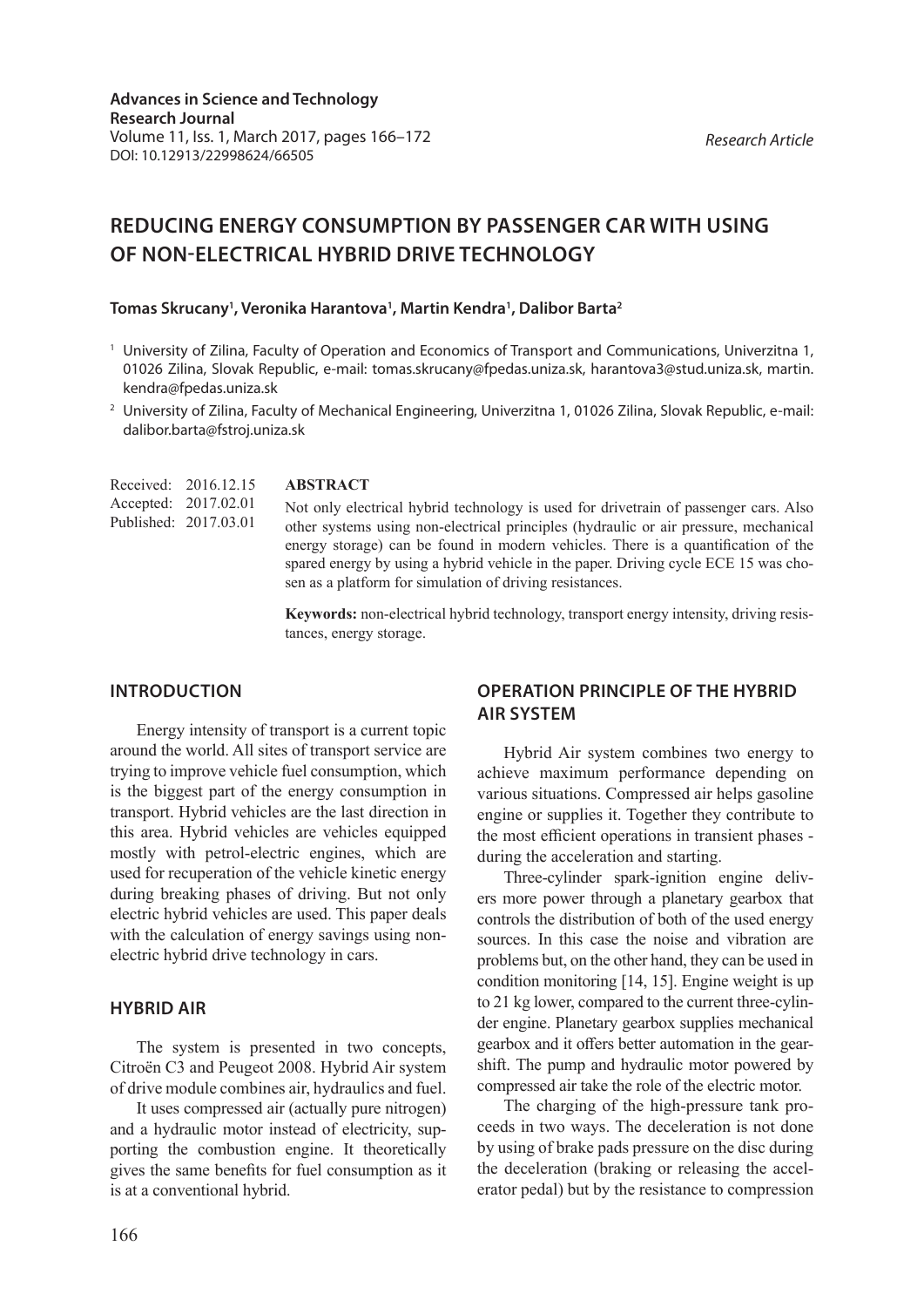

**Fig. 1.** Diagram and description of Hybrid Air system components [2]



**Fig. 2.** The air compression into the high-pressure tank [2]

of air in this tank. The second alternative is to recharge it by the starting of the gasoline engine. The part of the energy obtained from the gasoline engine is used to compress air in this situation. In both alternatives, maximum energy capacity of the high-pressure tank is very quickly achieved, i.e. within ten seconds. This energy is re-used during the starting or overtaking.

During the deceleration, the wheels energy actuates the hydraulic pump that pushes hydraulic fluid into the high pressure tank and compresses the air inside the tank (Figure 2). If the vehicle needs to speed up, the system works in reverse. Compressed air pushes the hydraulic fluid that actuates the hydraulic motor connected to the planetary gearbox.

### **CALCULATION OF THE VEHICLE KINETIC ENERGY**

The vehicles Citroen C3 and Citroen C3 Hybrid Air were used in calculations. The calculations refers to the urban driving cycle ECE 15. The most often used tire size for vehicle Citroën C3 is 175/65 R14.

| Vehicle curb weight                  | 1140 kg                 | Rotating masses coefficient $(\delta)$                  | $1,1$ [1]                |
|--------------------------------------|-------------------------|---------------------------------------------------------|--------------------------|
| Vehicle actual weight by (m)         | 1340 kg [1]             | Overall transmission efficiency estimating <sup>1</sup> | 0,93                     |
| Aerodynamic drag coefficient $(c_x)$ | 0,307                   | Rolling resist. coefficient (f)                         | $0,011$ [1]              |
| Frontal area (S)                     | $2,11 \, \text{m}^2$    |                                                         | $1,043 \text{ m.s}^{-2}$ |
| Gravity acceleration (q)             | $9,81 \text{ ms}^{-2}$  | Vehicle acceleration (a)                                | $0,741 \text{ m.s}^{-2}$ |
| Air density $(\rho)$                 | 1,29 kg.m $3$           |                                                         | $0,534 \text{ m.s}^{-2}$ |
| Vehicle speed (v)                    | $4,17 \text{ m.s}^{-1}$ |                                                         | $0.834 \text{ m.s}^{-2}$ |
|                                      | $8,89 \text{ m.s}^{-1}$ | Vehicle deceleration (b, -a)                            | $0,808 \text{ m.s}^{-2}$ |
|                                      | 13,89 m.s <sup>-1</sup> |                                                         | $0,521 \text{ m.s}^{-2}$ |
|                                      | $9.73 \text{ m.s}^{-1}$ |                                                         | $0.811 \text{ m.s}^{-2}$ |

**Table 1.** Parameters required to the calculation of the vehicle Citroën C3 kinetic energy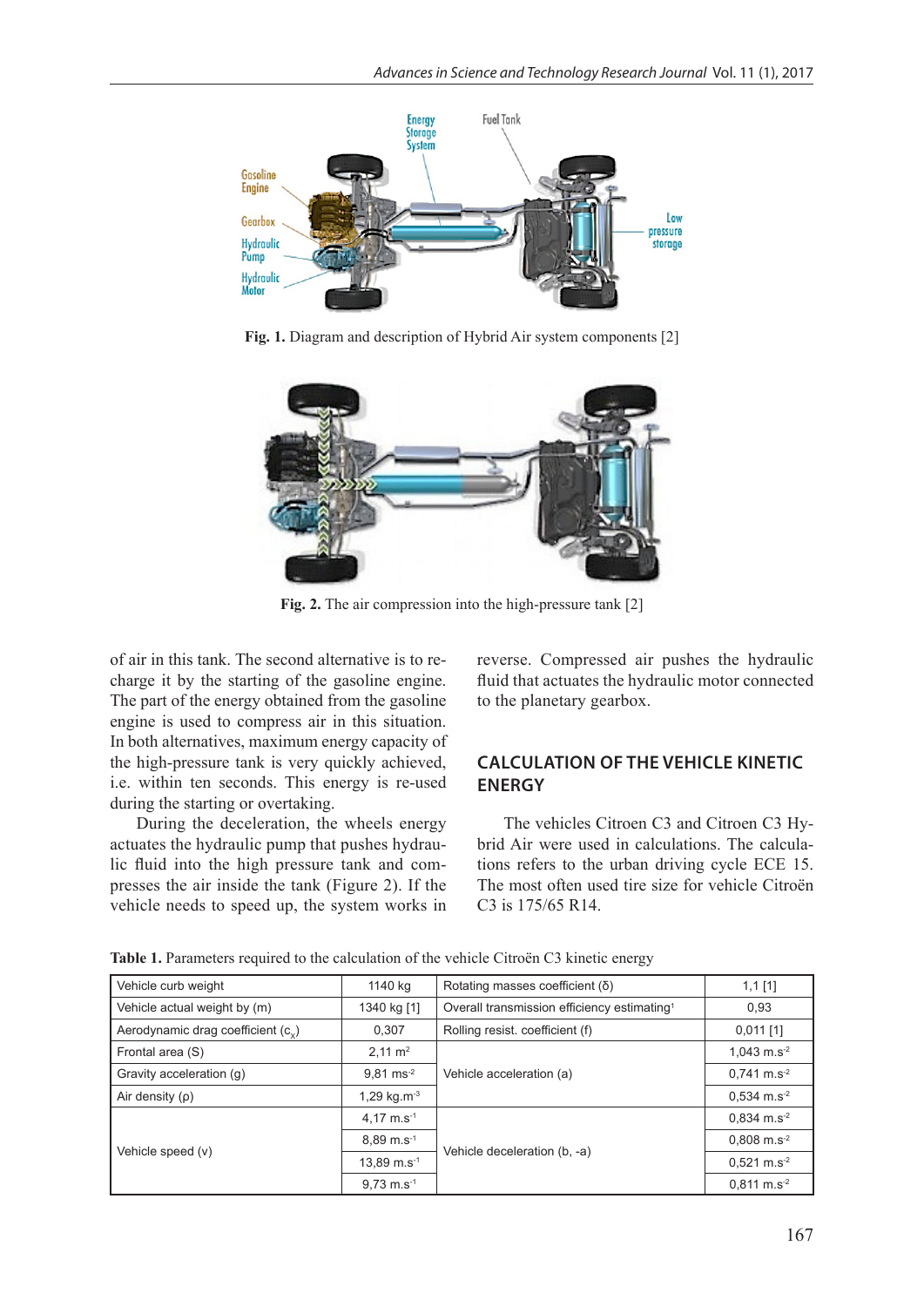

**Fig. 3.** Driving cycle ECE 15 divided into partial periods and 3 phases

The parameters needed to calculate the kinetic energy of Citroën C3 Hybrid Air vehicle are the same. The only difference is in the weight and size of the tire. In the calculation the same values of parameters except of the weight and rolling resistance coefficient were considered. The weight of the Hybrid Air system is about 100 kg higher than the common Citroën C3 and tires size is 165/50 R 18. They have a smaller value of the rolling resistance coefficient, with an estimation of about 0,008 [3, 4, 7, 9].

## **CALCULATION OF THE DRIVING RESISTANCE AND ENERGY**

To calculate the total energy, first it is necessary to calculate the forces needed to overcome the driving resistances that act on the vehicle and the energy required for acceleration of the vehicle, steady vehicle driving and braking of the vehicle [12, 13].

Phase 1 has duration 49s, where acceleration time is equal 4s and has value  $1,043 \text{ m.s}^2$ , stage of constant speed continues 8s with value 4,17  $m.s^{-1}$  and deceleration stage is equal 5s with value 0,834 m.s-2.

Equations of the vehicle driving resistances have been used for calculation all resistances with inputs from the Table 1.

• Air resistance

$$
\mathbf{D}_{v} = \frac{1}{2} \cdot \boldsymbol{\rho} \cdot \mathbf{S} \cdot \mathbf{c}_{x}, v^{2}
$$
 (1)



**Fig. 4.** First phase of driving cycle ECE 15

Rolling resistance

$$
\boldsymbol{0}_f = \boldsymbol{f}.\,\boldsymbol{G}.\,\boldsymbol{cos\alpha} = \boldsymbol{f}.\,\boldsymbol{m}.\,\boldsymbol{g}.\,\boldsymbol{cos\alpha} \tag{2}
$$

Inertia resistance

$$
\boldsymbol{0}_a = \boldsymbol{a} \cdot \boldsymbol{m} \cdot \boldsymbol{\delta} \tag{3}
$$

Vehicle acceleration Distance necessary for the vehicle acceleration:

$$
s = \frac{t^2 \cdot a}{2} = \frac{v^2}{2 \cdot a} = \frac{4 \cdot 17^2}{2 \cdot 1.043} = 8.34 \, m \tag{4}
$$

Energy calculation was done as multiple of the driven distance and driving resistance, for example: energy to overcome rolling resistance:

$$
E_f = s \cdot O_f \tag{5}
$$

The total energy  $E_{\tau}$  in acceleration process is summary of energy consumption in all modes: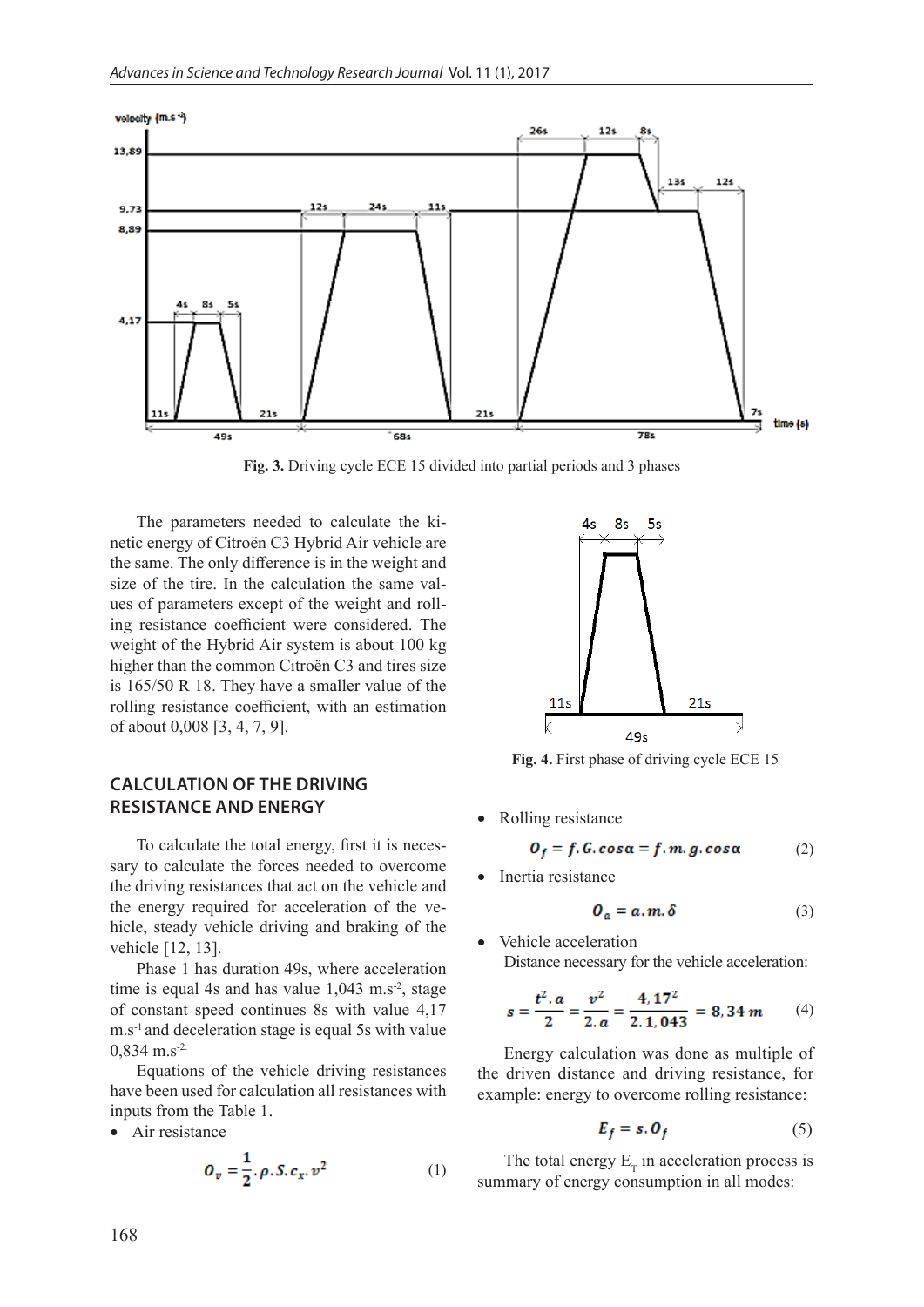$$
E_T = E_f + E_v \pm E_a = 1205,96 + 15,18 + 12821,77 = 14132,91
$$
 (6)

Constant speed of the vehicle

Distance with a constant speed of the vehicle:

$$
s = v, t = 4, 17, 8 = 33, 36 m \tag{7}
$$

Energy needed for the constant speed:

$$
\boldsymbol{E}_{\mathcal{CV}} = (\boldsymbol{O}_v + \boldsymbol{O}_f). \boldsymbol{s} \tag{8}
$$

Deceleration of the vehicle

Distance needed for the vehicle deceleration:

$$
s = \frac{t^2 \cdot b}{2} = \frac{v^2}{2 \cdot b} = \frac{4.17^2}{2.0.834} = 10.43 \, m \tag{9}
$$

Total energy during the deceleration:

$$
E_T = E_f + E_v \pm E_a = 1508, 18 + 18, 98 - 12815, 62 = -11288, 46 J \tag{10}
$$

All calculated results for Citroën C3 are presented in the Table 3. At this phase acceleration of the vehicle requires energy of ca 14 kJ to overcome air resistance, rolling and inertia resistance. At a constant speed a vehicle needs to consume the energy of 5 kJ to overcome air and rolling resistance and in deceleration to consume energy of 1.5 kJ to overcome only air and rolling resistance (Table 2).

The calculations of the 2nd and 3rd phases for Citroën C3 and for all three phases for Citroën C3 Hybrid Air were done in the same way. The results for Citroën C3 Hybrid Air are in the table 2.

The differences in the calculation of the required power and rolling and inertia resistance can be seen in Table 2. It is caused by changing vehicle weight and the coefficient of rolling resistance. Air resistance takes the same values.

In all three phases, the vehicle power is needed to overcome air, rolling and inertia resistance (Table 2) fixed on the path to achieve the desired speed to the urban driving cycle ECE 15.

Of course, vehicle needs more energy for acceleration, driving and deceleration. Some energy is lost in the transmission system. The total efficiency of transmission system of the vehicle with frontwheel drive is approximately 93% (Table 3 and 4).

Based on the previous calculations for the vehicle Citroën C3, part of the kinetic energy during the deceleration of the vehicle is consumed to overcome air resistance and rolling. The rest of the available energy is converting into the heat in braking. Hybrid vehicle Citroën C3 with Hybrid Air system can store usable energy with efficiency  $\eta = 70\%$ . This energy is re-used during acceleration of the vehicle thereby reduce the energy

| Cycle       | Mode         | Dist. [m] | $O_{\nu}$ [N] | $O_{f}$ [N] | $O_{a}$ [N] | $E_{v}$ [J] | $E_{\rm r}$ [J] | $E_{a}$ [J] | $E_{\tau}$ [J] |
|-------------|--------------|-----------|---------------|-------------|-------------|-------------|-----------------|-------------|----------------|
| 1.<br>phase | acceleration | 8,34      | 1,82          | 113,01      | 1651,32     | 15,18       | 942,50          | 13772,01    | 14729,69       |
|             | const. speed | 33,36     | 7,27          | 113,01      | 0,00        | 242,53      | 3770,01         | 0,00        | 4012,54        |
|             | deceleration | 10.43     | 1,82          | 113,01      | 1321,06     | 18,98       | 1178,69         | 13778.61    | -12580.94      |
| 2.<br>phase | acceleration | 53,34     | 8,26          | 113,01      | 1173,48     | 440.59      | 6027,95         | 62593,42    | 69061,97       |
|             | const. speed | 213,36    | 33,02         | 113,01      | 0,00        | 7045.15     | 24111.81        | 0.00        | 31156.96       |
|             | deceleration | 48,9      | 8,26          | 113,01      | 1280,16     | 403,91      | 5526,19         | 62599,82    | -56669,72      |
| 3.<br>phase | acceleration | 180,57    | 20,15         | 113,01      | 846,22      | 3638,49     | 20406,22        | 152802,22   | 176846,92      |
|             | const. speed | 166,68    | 81,61         | 113,01      | 0,00        | 13436,07    | 18836,51        | 0,00        | 32429,36       |
|             | deceleration | 90,81     | 20,15         | 113,01      | 825,66      | 1829,82     | 10262,44        | 74978,18    | $-62885.93$    |
|             | const. speed | 126,49    | 39,56         | 113,01      | 0,00        | 5003,94     | 14294,63        | 0,00        | 19298,58       |
|             | deceleration | 58,38     | 9,89          | 113,01      | 1284,36     | 577,38      | 6597,52         | 74980,94    | $-67806,03$    |

**Table 2.** The resulting values of driving resistance and energy for Citroën C3 Hybrid Air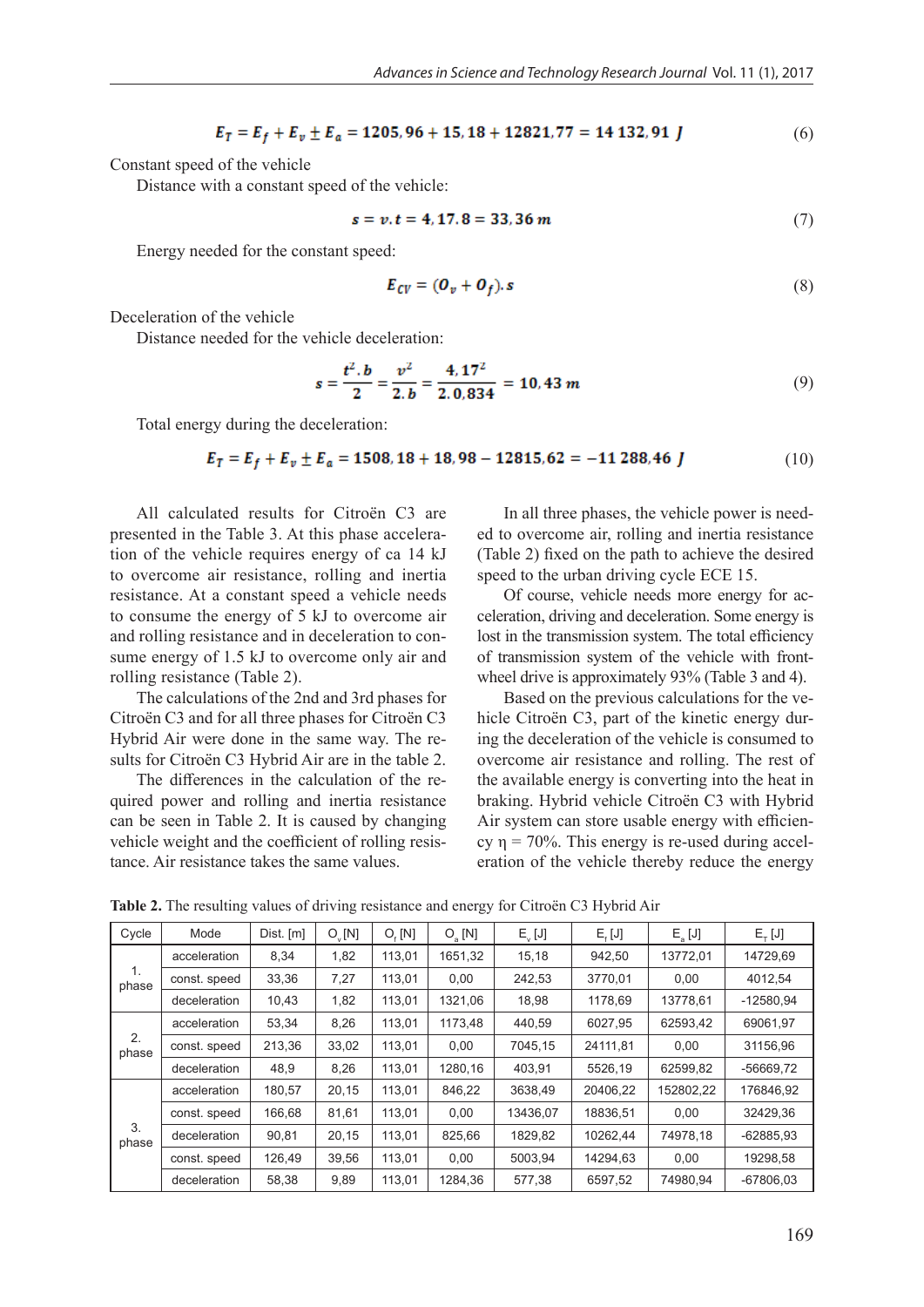| Cycle phase ECE 15                                                                                | 1. phase | 2. phase | 3. phase  |          |
|---------------------------------------------------------------------------------------------------|----------|----------|-----------|----------|
| Desired speed [km.h <sup>-1</sup> ]                                                               | 15       | 32       | 50        | 35       |
| Energy needed to acceleration [J]                                                                 | 14132.91 | 66413.31 | 171878,45 |          |
| Energy needed to acceleration based on the total ef-<br>ficiency of transmission system (93%) [J] | 15122.21 | 71062.90 | 183909.94 |          |
| Energy for constant speed [J]                                                                     | 5066.38  | 37897.00 | 37704.38  | 23294.40 |
| Energy for constant speed based on the total ef-<br>ficiency of transmission system (93%) [J]     | 5421,03  | 40549,79 | 40343.68  | 24925.00 |
| Energy needed for deceleration [J]                                                                | 1527,16  | 7474,85  | 14960.95  | 8999,13  |
| Usable energy [J]                                                                                 | 0        | 0        | 0         | 0        |

**Table 3.** Energy required for acceleration, deceleration at the desired speed for Citroën C3

**Table 4.** Energy required for acceleration, deceleration at the desired speed for Citroën C3 Hybrid Air

| Cycle phase ECE 15                                                                                  | 1. phase | 2. phase | 3. phase  |          |
|-----------------------------------------------------------------------------------------------------|----------|----------|-----------|----------|
| Desired speed [km.h <sup>-1</sup> ]                                                                 | 15       | 32       | 50        | 35       |
| Energy required to acceleration [J]                                                                 | 14729,69 | 69061,97 | 176846,92 |          |
| Energy required to acceleration based on the total ef-<br>ficiency of transmission system (93%) [J] | 15760,77 | 73896,30 | 189226,20 |          |
| Energy for constant speed [J]                                                                       | 4012.54  | 31156.96 | 32429.36  | 19298,58 |
| Energy for constant speed based on the total efficiency<br>of transmission system (93%) [J]         | 4293,42  | 33337.95 | 34669.42  | 20649.82 |
| Energy required for deceleration [J]                                                                | 1197,67  | 5930.10  | 12092,26  | 7174,90  |
| Usable energy [J]                                                                                   | 12580,94 | 56669,72 | 62885,93  | 67806,03 |

required to accelerate the vehicle to the desired speed [5, 6, 8, 9].

### **USABLE ENERGY OF VEHICLE CITROËN C3 HYBRID AIR BY THE CYCLE ECE 15**

During the braking it is not possible to recover complete kinetic energy to the tank because part of the energy is consumed to overcome air resistance and rolling, some of the energy is consumed in transmission system. This feature is known as transmission losses. They are represented by value of the transmission system. Equations used for energy storage are under the Table 4.

Equation 11 has been used for the calculation of the recuperated energy amount  $E_{UX}$  in the phase 1. The same equation can be used for other phases of the driving cycle.

$$
E_{UX} = E_{TX} \cdot \eta \tag{11}
$$

 $\mathbf{E}_{II1} = \mathbf{E}_{T1} \cdot \mathbf{\eta} = 12580.94 \cdot 0.7 = 8806.66J$ 

Total usable energy:

$$
\boldsymbol{E}_{\mathcal{S}}, \boldsymbol{E}_{P} = \sum \boldsymbol{E}_{\boldsymbol{U1}, 2, 3} \tag{12}
$$

where:  $E_p$  – energy used for driving cycle by conventional Citroën C3,

 $E<sub>s</sub>$  – energy used for driving cycle by Citroën C3 Hybrid Air.

Calculation of percentage difference in the energy required for the cycle ECE 15 based on Table 5:

$$
R_p = \frac{E_{HA} \cdot 100}{E_{C3}} = \frac{305, 7 \cdot 100}{414, 3} = 73, 79\% \quad (13)
$$

Based on previous calculations, it can be stated that the vehicle Citroën C3 with Hybrid Air system is capable of maintaining more than one quarter of the energy that would be otherwise converted into heat in braking, as it is in conventional vehicle with internal combustion engine. In the figure 5 and in the table 5 it can be seen the difference of needed energy to overcome driving resistance between the current car and vehicle with Hybrid Air system. The conventional vehicle needs to consume more energy than a vehicle with Hybrid Air system. It is mainly due to lower value of rolling resistance coefficient [10, 11].

#### **CONCLUSION**

The energy required to perform the cycle ECE 15 by using the vehicle with the hybrid air system is 26,2% lower than by using conventional vehicles Citroën C3.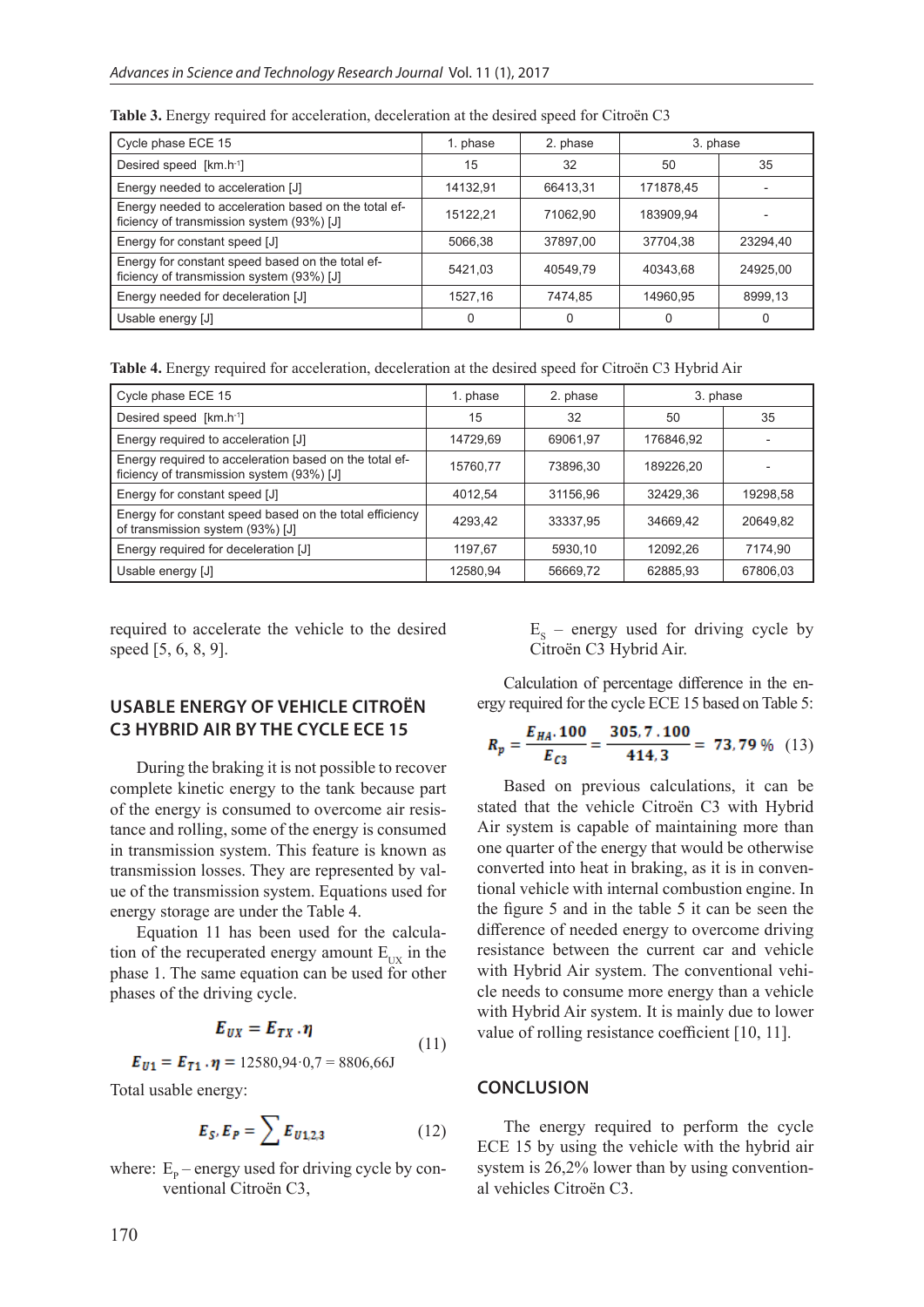

**Fig. 5.** Comparison of energy consumption of Citroën C3 and Citroën C3 Hybrid Air needed to perform the cycle ECE 15 based on Table 6

|             |                                          | Citroën C3            | Citroën C3 Hybrid Air                                         |                       |  |
|-------------|------------------------------------------|-----------------------|---------------------------------------------------------------|-----------------------|--|
| Time [s]    | Consumed overall energy<br>$E_{c3}$ [kJ] | Energy increment [kJ] | Consumed overall energy<br>$\mathsf{E}_{_{\mathsf{HA}}}$ [kJ] | Energy increment [kJ] |  |
| $\mathsf 0$ | $\mathbf 0$                              | 0                     | 0                                                             | 0                     |  |
| 11          | $\mathbf 0$                              | $\mathbf 0$           | 0                                                             | 0                     |  |
| 15          | 15,1                                     | 15,1                  | 15,8                                                          | 15,8                  |  |
| 23          | 20,5                                     | 5,4                   | 20,1                                                          | 4,3                   |  |
| 28          | 22,1                                     | 1,5                   | 21,2                                                          | 1,2                   |  |
| 49          | 22,1                                     | $\mathbf 0$           | 12,4                                                          | $-8,8$                |  |
| 61          | 93,1                                     | 71                    | 86,3                                                          | 73,9                  |  |
| 85          | 133,7                                    | 40,6                  | 119,6                                                         | 33,3                  |  |
| 96          | 141,2                                    | 7,5                   | 125,6                                                         | 5,9                   |  |
| 117         | 141,2                                    | $\mathbf 0$           | 85,9                                                          | $-39,7$               |  |
| 143         | 325,1                                    | 183,9                 | 275,1                                                         | 189,2                 |  |
| 155         | 365                                      | 40,3                  | 309,8                                                         | 34,7                  |  |
| 163         | 380,4                                    | 15                    | 321,9                                                         | 12,1                  |  |
| 176         | 405,3                                    | 24,9                  | 277,9                                                         | $-44$                 |  |
| 188         | 414,3                                    | 9                     | 298,5                                                         | 20,6                  |  |
| 195         | 414,3                                    | $\mathsf 0$           | 305,7                                                         | 7,2                   |  |

**Table 5.** Energy needed to perform the cycle ECE 15

If we assume that the path of the vehicle drive increases, the number of acceleration and deceleration increases as well and energy savings. The best use of the vehicle with the hybrid air system is in urban traffic at speeds up to 50 km∙h-1, when the vehicle accelerates and decelerates repeatedly. The saving of energy and its re-use reduces consumption and also the production of harmful substances in the emissions of CO, unburned hydrocarbons and  $CO<sub>2</sub>$ , which contributes to the greenhouse effect. Re-use of stored energy in the tanks also indirectly extends the life of the internal combustion engine because during the use of stored energy the internal combustion engine is disconnected.

#### **REFERENCES**

- 1. Rievaj, V. et al.: Automobil a jeho dynamika. Žilina, 2013, EDIS, pp. 224.
- 2. PSA Groupe. Citroën C3 Hybrid Air, 2016, [online, cit. 3.04.2016]. Available on: http://www.psa-peugeot-citroen.com/en/content/citroen-c3-hybrid-air.